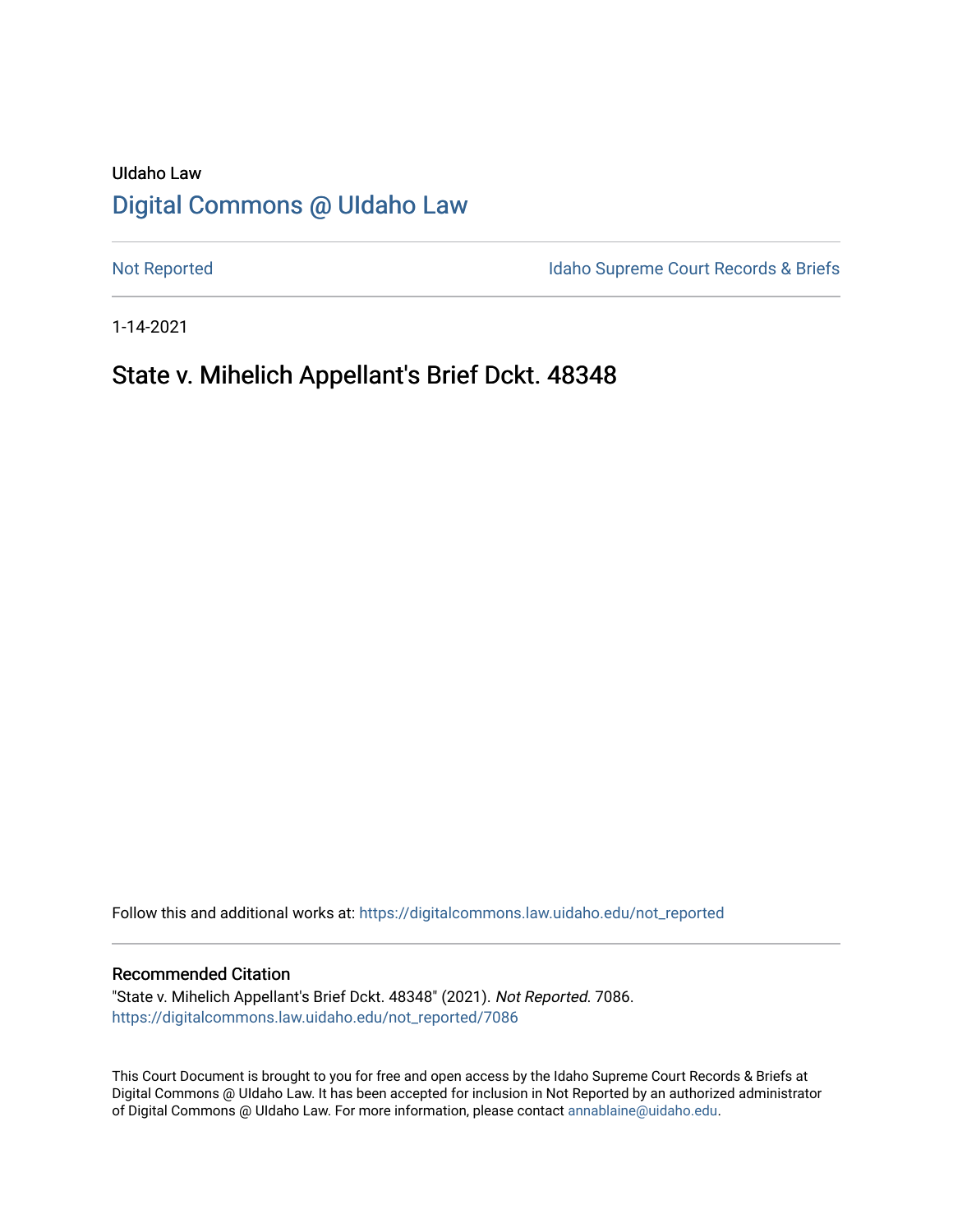Electronically Filed 1/14/2021 8:21 AM Idaho Supreme Court Melanie Gagnepain, Clerk of the Court By: Murriah Clifton, Deputy Clerk

ERIC D. FREDERICKSEN State Appellate Public Defender I.S.B. #6555

SALLY J. COOLEY Deputy State Appellate Public Defender I.S.B. #7353 322 E. Front Street, Suite 570 Boise, Idaho 83702 Phone: (208) 334-2712 Fax: (208) 334-2985 E-mail: documents@sapd.state.id. us

## IN THE SUPREME COURT OF THE STATE OF IDAHO

| STATE OF IDAHO,       |                              |
|-----------------------|------------------------------|
|                       | NO. 48348-2020               |
| Plaintiff-Respondent, |                              |
|                       | ADA COUNTY NO. CR01-19-41053 |
| V.                    |                              |
|                       |                              |
| ANNA MARIE MIHELICH,  | <b>APPELLANT'S BRIEF</b>     |
|                       |                              |
| Defendant-Appellant.  |                              |
|                       |                              |

## STATEMENT OF THE CASE

Nature of the Case

Pursuant to a plea agreement, Anna Marie Mihelich pied guilty to two counts of aggravated DUI. She received an aggregated unified sentence of thirty years, with seven years fixed. On appeal, Ms. Mihelich contends that this sentence represents an abuse of the district court's discretion, as it is excessive given any view of the facts.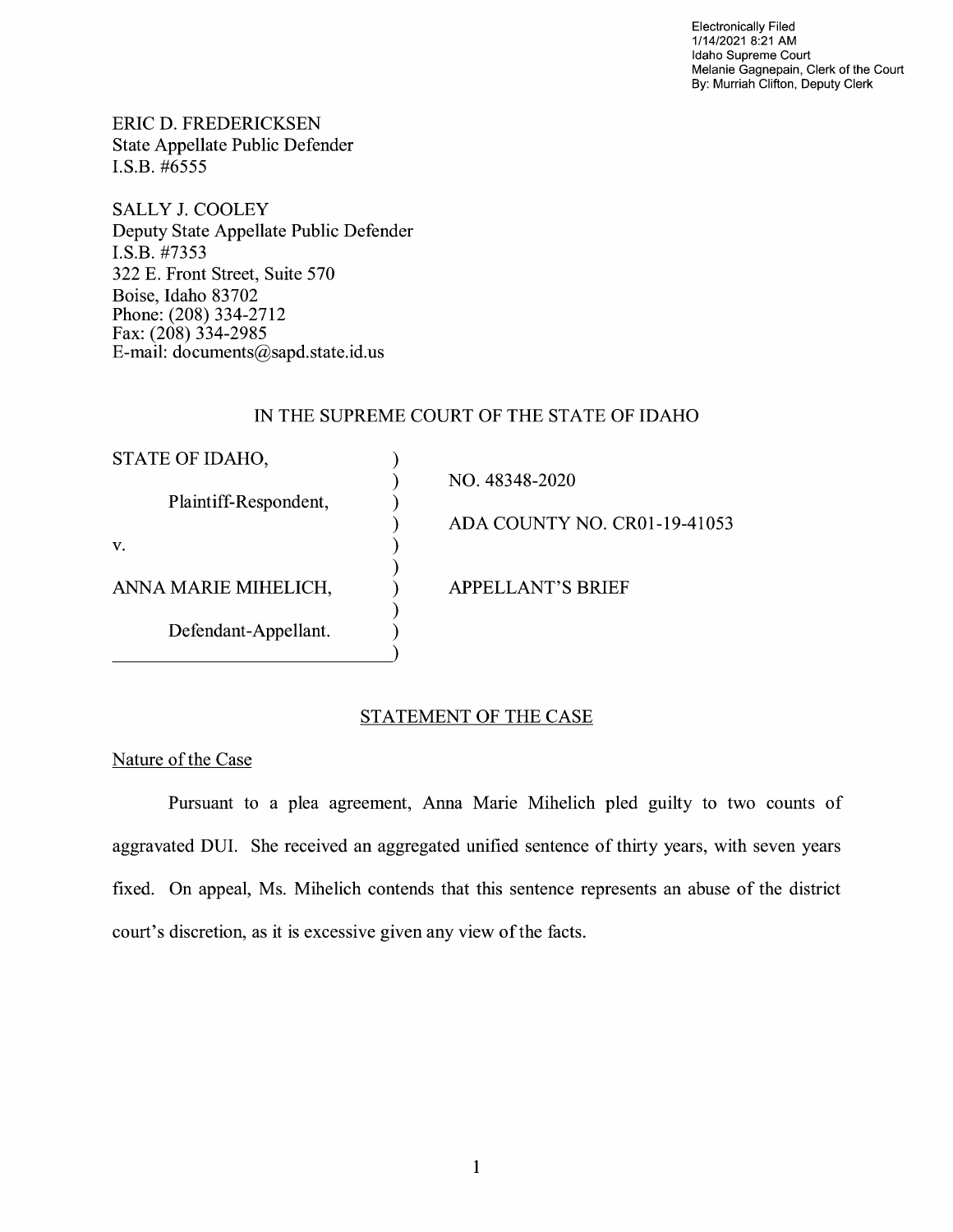## Statement of the Facts & Course of Proceedings

On July 2, 2019, a car driven by Ms. Mihelich crossed into the oncoming lane of traffic and struck a van. (Presentence Investigation Report *(hereinafter*, PSI),<sup>1</sup> pp.2-3.) The van was driven by a woman, and her three children were riding in the van as passengers, the youngest of whom later passed away due to her injuries.<sup>2</sup> (PSI, pp.2, 145.) Ms. Mihelich admitted to using methamphetamine a few hours before the accident.<sup>3</sup> (PSI, pp.2, 139.) She blacked out and woke up too late to swerve to avoid the van. (PSI, p.2.)

Based on these facts, Ms. Mihelich was charged by Information with four counts of aggravated DUI. (R., pp.87-89.) Pursuant to a plea agreement, Ms. Mihelich pled guilty to Counts I and III. (Tr., p.5, Ls.18-24; p.16, Ls.3-14; R., pp.117-28.) In exchange, the State agreed to dismiss the remaining counts and to recommend a sentence of at least five years fixed. (Tr., p.5, Ls.18-24.)

At the sentencing hearing, the State asked the district court to sentence Ms. Mihelich consecutively. (Tr., p.52, Ls.11-14.) Ms. Mihelich's counsel asked the district court to consider retaining jurisdiction. (Tr., p.58, Ls.10-18.) However, Ms. Mihelich was sentenced to fifteen years, with five years fixed, on Count I, and fifteen years, with two years fixed, on Count III, to be served consecutively to the sentence in Count I. (Tr., p.65, Ls.10-22; R., pp.133-37.)

<sup>&</sup>lt;sup>1</sup> Appellant's use of the designation "PSI" includes the packet of documents grouped with the electronic copy of the PSI, and the page numbers cited shall refer to the corresponding page of the electronic file.

 $2$  The driver and the front-seat passenger were seriously injured, in part due to the failure of the van's driver and passenger airbags to deploy during the crash. (PSI, p.95.) The van was purchased as a salvage vehicle, and the front airbags had been unplugged. (PSI, p.95.)

 $\frac{3}{3}$  An analysis of Ms. Mihelich's blood was positive for other substances, such as caffeine, amphetamine, Phenylpropanolamine (an over the counter decongestant), THC, Carboxy THC, Topiramate (prescription anticonvulsant), and Duloxetine (the prescription drug Cymbalta-used for the treatment of depression). (PSI, pp.139-42.)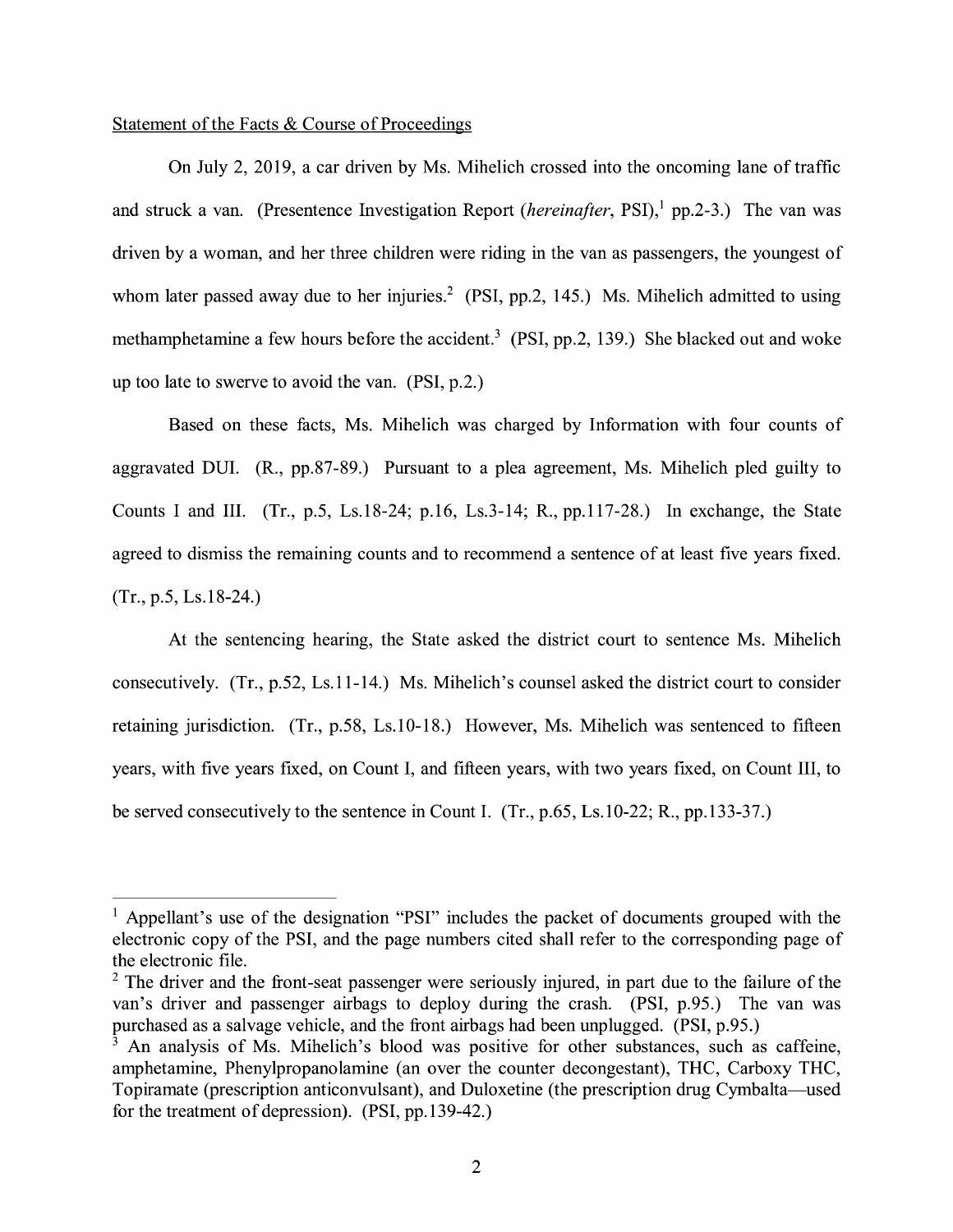Ms. Mihelich filed a notice of appeal timely from the judgment of conviction.  $(R., pp.141-43.)$ 

#### **ISSUE**

Did the district court abuse its discretion when it imposed an aggregate unified sentence of thirty years, with seven years fixed, upon Ms. Mihelich following her plea of guilty to two counts of aggravated DUI?

#### ARGUMENT

## The District Court Abused Its Discretion When It Imposed An Aggregate Unified Sentence Of Thirty Years, With Seven Years Fixed, Upon Ms. Mihelich Following Her Plea Of Guilty To Two Counts Of Aggravated DUI

Ms. Mihelich asserts that, given any view of the facts, her aggregate unified sentence of thirty years, with seven years fixed, is excessive. Where a defendant contends that the sentencing court imposed an excessively harsh sentence, the appellate court will conduct an independent review of the record giving consideration to the nature of the offense, the character of the offender, and the protection of the public interest. *See State v. Reinke,* 103 Idaho 771 (Ct. App. 1982). In reviewing a trial court's decision for an abuse of discretion, the relevant inquiry regards four factors:

Whether the trial court:  $(1)$  correctly perceived the issue as one of discretion;  $(2)$ acted within the outer boundaries of its discretion; (3) acted consistently with the legal standards applicable to the specific choices available to it; and (4) reached its decision by the exercise of reason.

*Lunneborg v. My Fun Life,* 163 Idaho 856, 863 (2018).

Ms. Mihelich does not allege that her sentence exceeds the statutory maximum. Accordingly, in order to show the district court abused its discretion by failing to reach its decision by the exercise of reason, Ms. Mihelich must show that in light of the governing criteria, the sentences were excessive considering any view of the facts. *Id.* The governing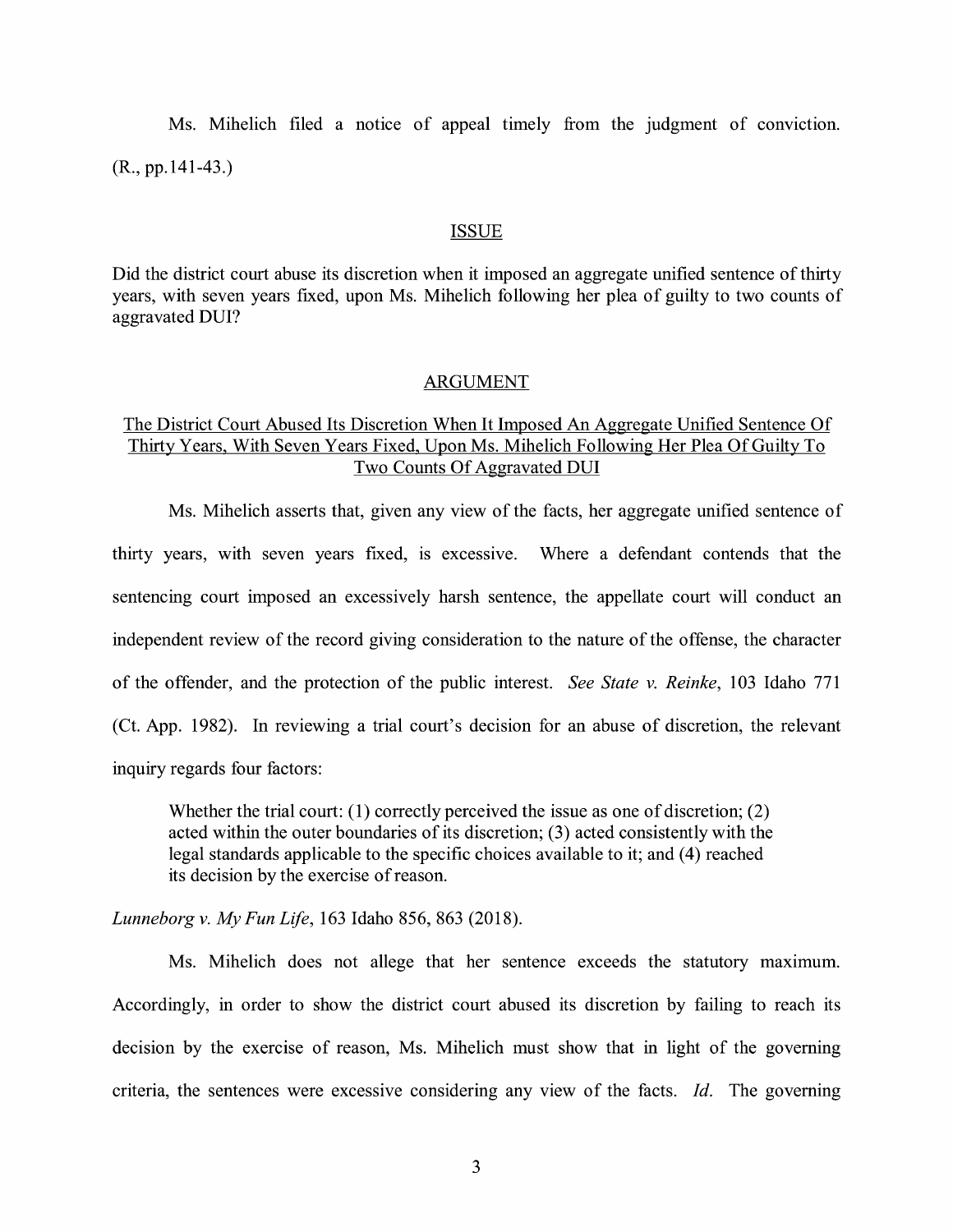criteria or objectives of criminal punishment are: (1) protection of society; (2) deterrence of the individual and the public generally; (3) the possibility of rehabilitation; and (4) punishment or retribution for wrongdoing. *Id.* 

In light of the mitigating factors present in this case, Ms. Mihelich's sentence is excessive considering any view of the facts.

Ms. Mihelich contracted bacterial meningitis while incarcerated on these charges. (PSI, p.3; Tr., p.55, L.15 - p.56, L.22.) She nearly died, but recovered after being placed in a medically induced coma for eleven days, and continues to suffer from serious long-term disabilities. (PSI, p.3; Tr., p.18, L.17 – p.19, L.15; p.55, L.16 – p.56, L.22.) Ms. Mihelich uses a wheelchair, leg brace, and a back brace. (PSI, p.3; Tr., p.19, L.11; Tr., p.56, Ls.10-22.) She takes multiple medications for her physical health conditions, and has been diagnosed with MRSA, spinal meningitis, and Parkinson's Disease. (PSI, pp.3-4, 11, 14, 19; Tr., p.19, Ls.1-15; p.56, Ls.17-20.)

Ms. Mihelich has been diagnosed with major depressive disorder and anxiety. (PSI, pp.4, 7, 11-12, 19.) Since the accident, she thinks about suicide every day. **(PSI,** pp.4, 32.) The Idaho Supreme Court has held that the trial court must consider a defendant's mental illness as a factor at sentencing. *Hollon v. State,* 132 Idaho 573, 581 (1999).

Ms. Mihelich wants to stay clean from controlled substances. **(PSI,** pp.9, 16.) Her current goal is "to live a clean life and get back into doing what [she] was doing with the church." (PSI, p.9.) Ms. Mihelich has never attended substance abuse disorder treatment, but the GAIN evaluator recommended Level I Outpatient Treatment. (PSI, pp.11, 13.) The Idaho Supreme Court has held that substance abuse should be considered as a mitigating factor by the district court when that court imposes sentence. *State v. Nice,* 103 Idaho 89 (1982).

4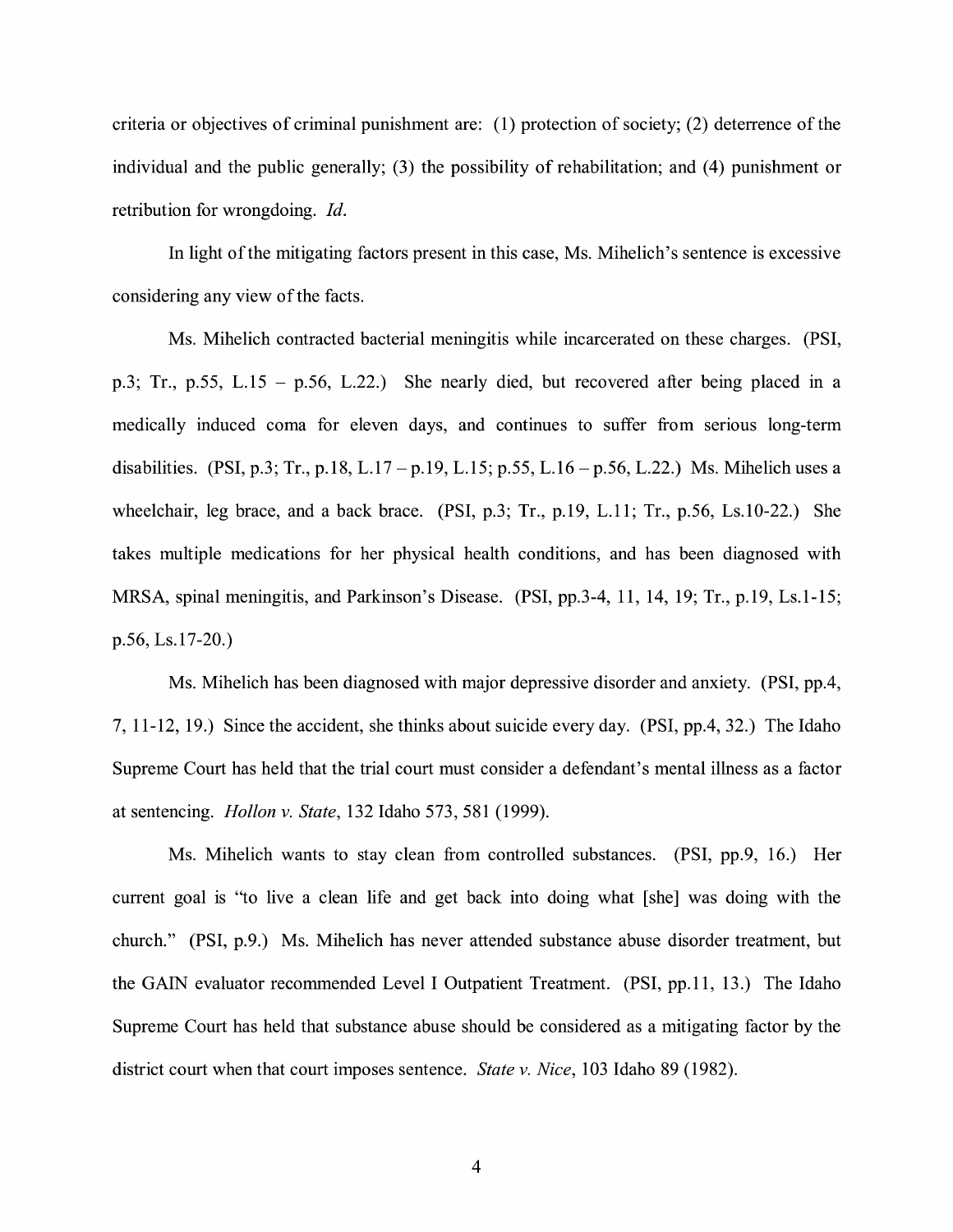Ms. Mihelich has no prior felony criminal history. (Tr., p.19, Ls.18-19; **PSI,** pp.3, 8.) She was convicted of a misdemeanor disturbing the peace seventeen years ago, but otherwise has been a law-abiding citizen her entire life. (PSI, pp.3, 8.) The Idaho Supreme Court has "recognized that the first offender should be accorded more lenient treatment than the habitual criminal." *State v. Hoskins,* 131 Idaho 670, 673 (Ct. App. 1998) (quoting *State v. Owen,* 73 Idaho 394, 402 (1953), *overruled on other grounds by State v. Shepherd,* 94 Idaho 227 (1971)); *see also State v. Nice,* 103 Idaho 89, 91 (1982).

Ms. Mihelich has a supportive family to assist her in her rehabilitation. She has a good relationship with her sister, brother-in-law, children and grandchildren, and she received letters of support from her sister and brother-in-law. (PSI, pp.3-5; Tr., p.52, L.20 – p.53, L.14.) She also has support within the community. (PSI, pp.3, 26.) One community member who knows Ms. Mihelich from church, described her as "a very sweet, friendly woman." (PSI, pp.3, 26.) *See State v. Shideler,* 103 Idaho 593, 594-595 (1982) (reducing sentence of defendant who had the support of his family and employer in his rehabilitation efforts).

Further, Ms. Mihelich expressed considerable remorse and accepted responsibility for her actions. (Tr., p.14, L.15 - p.16, L.14; p.54, L.12 - p.55, L.13; PSI, pp.2, 4.) Ms. Mihelich said, during the presentence interview, "I tried to swerve and couldn't swerve fast enough. I'm not a bad person. I wish I could take it back." (PSI, p.2.) She wrote to the district court:

I would like to say how sorry I am for this terrible crime. I am [a] 54 yr old woman that has never been in trouble before[.] I know I made a bad choice when I got high and drove that night[;] I wish I could take away all the pain that I caused not only the victims family b[ut] my family as well. I know all I can do now is try to do my best so I'm asking the court to please look at my health and give me probation and credit for days I have been in custody[;] there is not much I can do but say I[']m sorry[.] I will go to classes and try to make my life better. Thank you.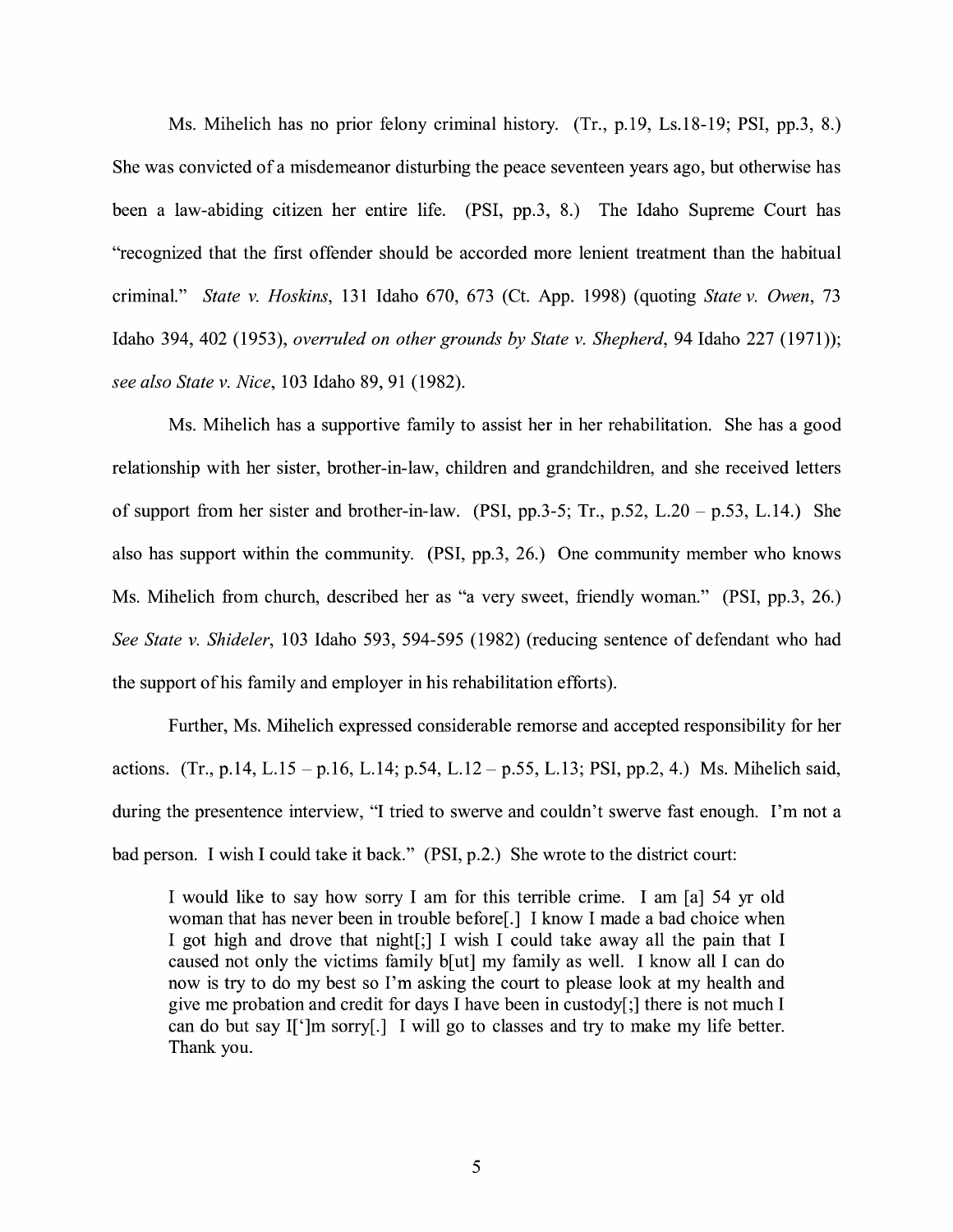(PSI, p.9.) When Ms. Mihelich entered her guilty plea, she told the court, "I tried to swerve but it was too late and we collided, and it was a horrible, horrible accident and people got hurt. And it's a heavy, heavy burden that I have to live with and the family has to live with, but I have to live with that, and I have terrible nightmares, that my family has to live with that pain, and I am so, so sorry. I wish I could go back and repeat that night." (Tr., p.15, Ls.1-8.) At her sentencing hearing, Ms. Mihelich expressed considerable remorse and told the court and the victims how sorry she was for her actions. (Tr., p.59, Ls.2-11.) She told the court:

I would just like to tell [the] family that I'm so, so sorry. I never meant for any of this to happen, and every night I beg for their forgiveness, I pray to God that they forgive me, and if there's anything I can do to make it right, I know there's nothing that I can do, but I just pray to God every night that they would forgive me. And I am so truly sorry. I just -- I'm so sorry. I wish I could take their pain away. I'm so sorry. I just beg for them to forgive me. I truly do.

(Tr., p.59, Ls.2-11.) Idaho recognizes that some leniency is required when a defendant expresses remorse for her conduct and accepts responsibility for her acts. *Shideler*, 103 Idaho at 595; *State v. Alberts,* 121 Idaho 204, 209 (Ct. App. 1991).

Based upon the above mitigating factors, Ms. Mihelich asserts that the district court abused its discretion by imposing an excessive sentence upon her. She asserts that had the district court properly considered her considerable remorse, mental and physical health conditions, and her family and community support, it would have imposed a less severe sentence.